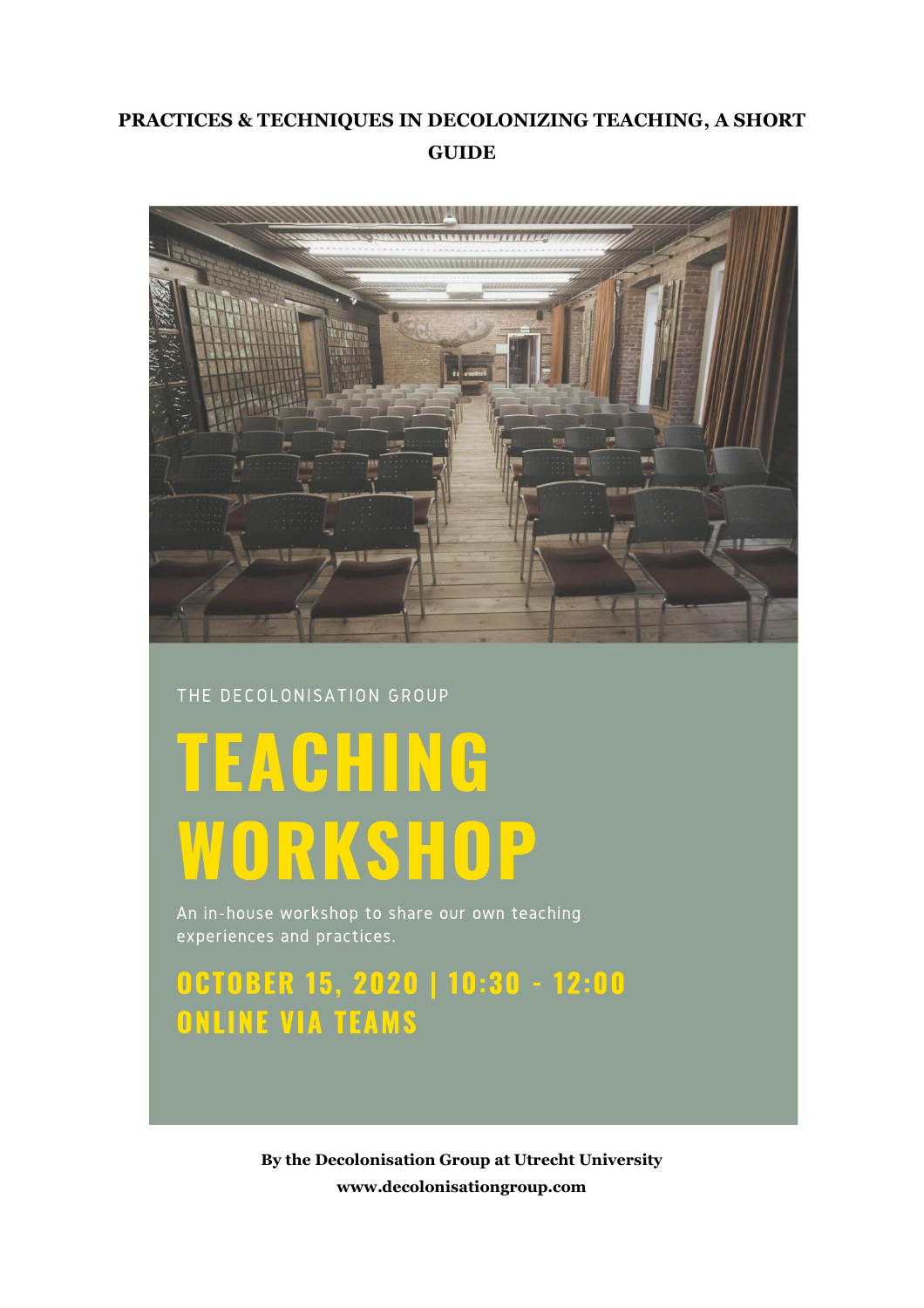In the educational context, decolonization is the process of challenging, questioning and confronting colonizing practices that shaped the way of teaching until today. In a workshop focusing on decolonizing the teaching on 15h of October, different members of the Decolonisation Group discussed various issues ranging from revision of curriculum to students' roles in the process.

Participants reflected on how they have tried to decolonize their teaching, particularly since an attempt to 'decolonise' the classroom raises a lot of difficult questions. Remco Raben, of the UU History Department, raised important questions about practical issues when trying to decolonize teaching: A few remarks/questions on a very practical level:

- Do we open up our classroom to outsiders? Do we give them agency within our course?
- If we are teaching decolonial or non-European topics, do we let people from non-European countries in?
- Do we let your students co-organize our course?
- Do we confront ourselves and our students to non-academic practices and discourses of decoloniality etc.?
- Do we question our own authority in guiding the process?
- Do we approach our directors, faculty with a decolonizing/diversifying/queering agenda?

In response to many of these questions, members of the Decolonisation Group shared their experience of decolonizing the classroom. We moved from definitions and questions, to how we frame knowledge and knowledge production within our courses and teaching, to specific teaching tools, and to institutional interventions. This short report reflects some of the key points of our discussion.

#### **Nina Köll – The Importance of Definition**

**Nina Köll**, from the Diversity Committee at UCU, in response to another presenter's question about the difference between decolonizing and diversity: "While decolonizing (still) is a more politically charged and semantically contested term than diversity, its use has become so widespread that it also risks becoming hollowed out, removed from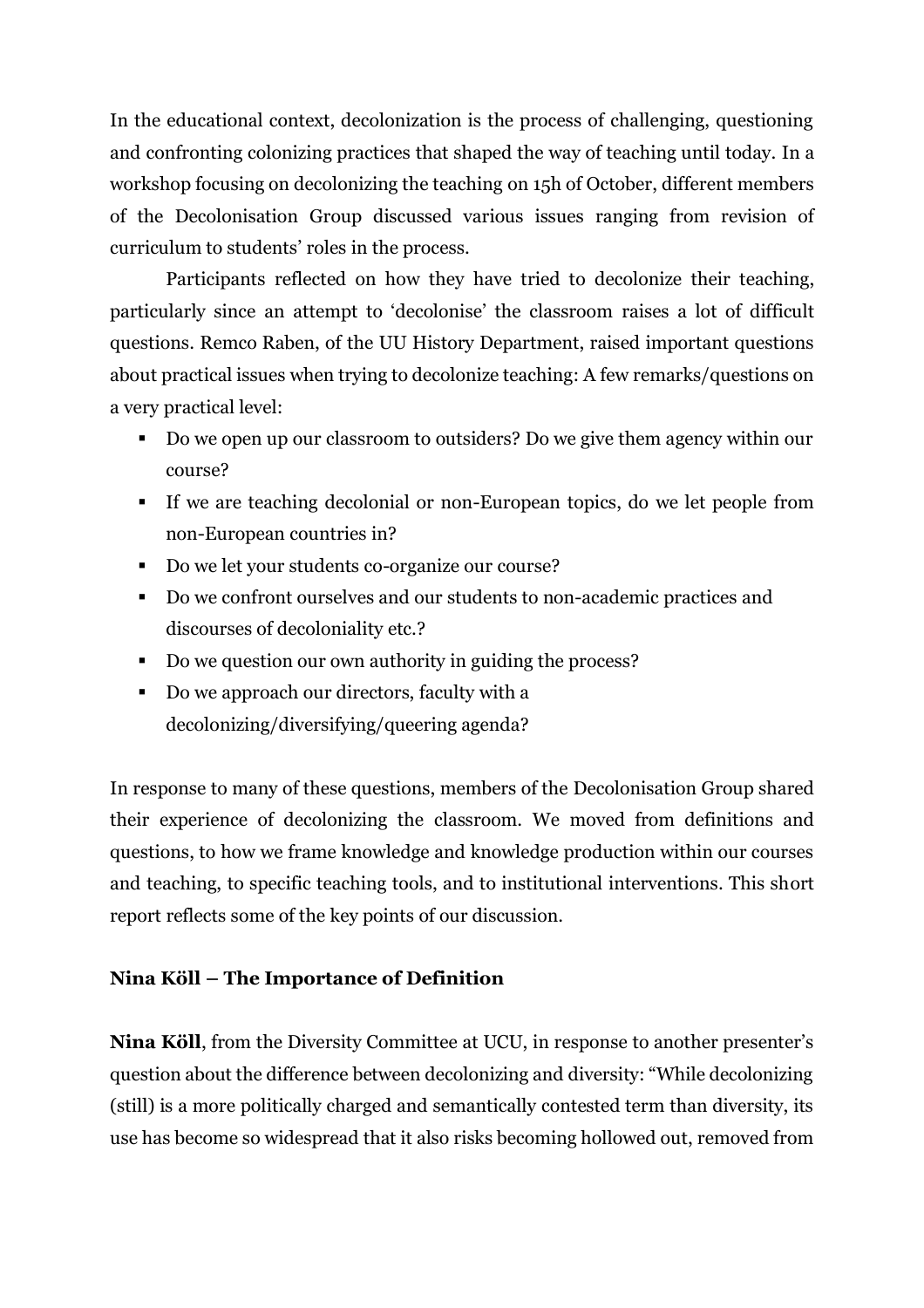its legacy. Also see critiques such as: "Decolonization is not a metaphor" (Tuck & Yang, 2012) Nota bene: The same could be said about 'queering'.

Whether we employ decolonizing, queering or diversity, I believe it is important to clearly state what we mean and what we do when we use any of these terms and also take into account the histories and legacies of these concepts.

And a second point I made was that to me, decolonizing the curriculum needs to be more than merely including texts written by PoC scholars unless these scholars also decentre and unsettle Euro- (or Western-) centric epistemologies."

#### **Suggested Reading**

Tuck, Eve, and K. Wayne Yang. "Decolonization Is Not a Metaphor." *Decolonization: Indigeneity, Education Society*, vol. 1, no. 1, 2012, pp. 1–40,

### **Ozan Ozavci – Letting Students Establish a New Relationship with Knowledge**

Ozan Ozavci is teaching in the Department of History. He teaches undergraduate modules such as Imperialism and the Middle East, Historicizing Security, and postgraduate modules such as the Research Seminar: Securing the World that looks into the issue of security from a historical perspective in a more elaborate way than the undergraduate module. He invokes the Saidian idea of contrapuntality, placing together the security consideration or cultures of the so-called powerful and weaker agents in a common analytical framework and only then observe how notions such as terrorism came into existence, and whose security we are talking about when we write about the history of security.

He says: "To teach in a decolonial way means to me developing a new relationship with knowledge by emancipating it from existing patterns of hierarchies that come from imperial, colonial, patriarchal or Euro-/white/male/human-centric narratives, theories and histories. It is to question to what degree these patterns of hierarchies have unevenly shaped knowledge production and dissemination. We all appear to agree on here that the degree of unevenness is quite counterproductive—I guess it is what brings us here, today. So, teaching in a decolonial way is to introduce new abilities and strategies to address the prevailing unevenness and asymmetries. At a more practical level, and this is already discussed, teaching in a decolonial way is to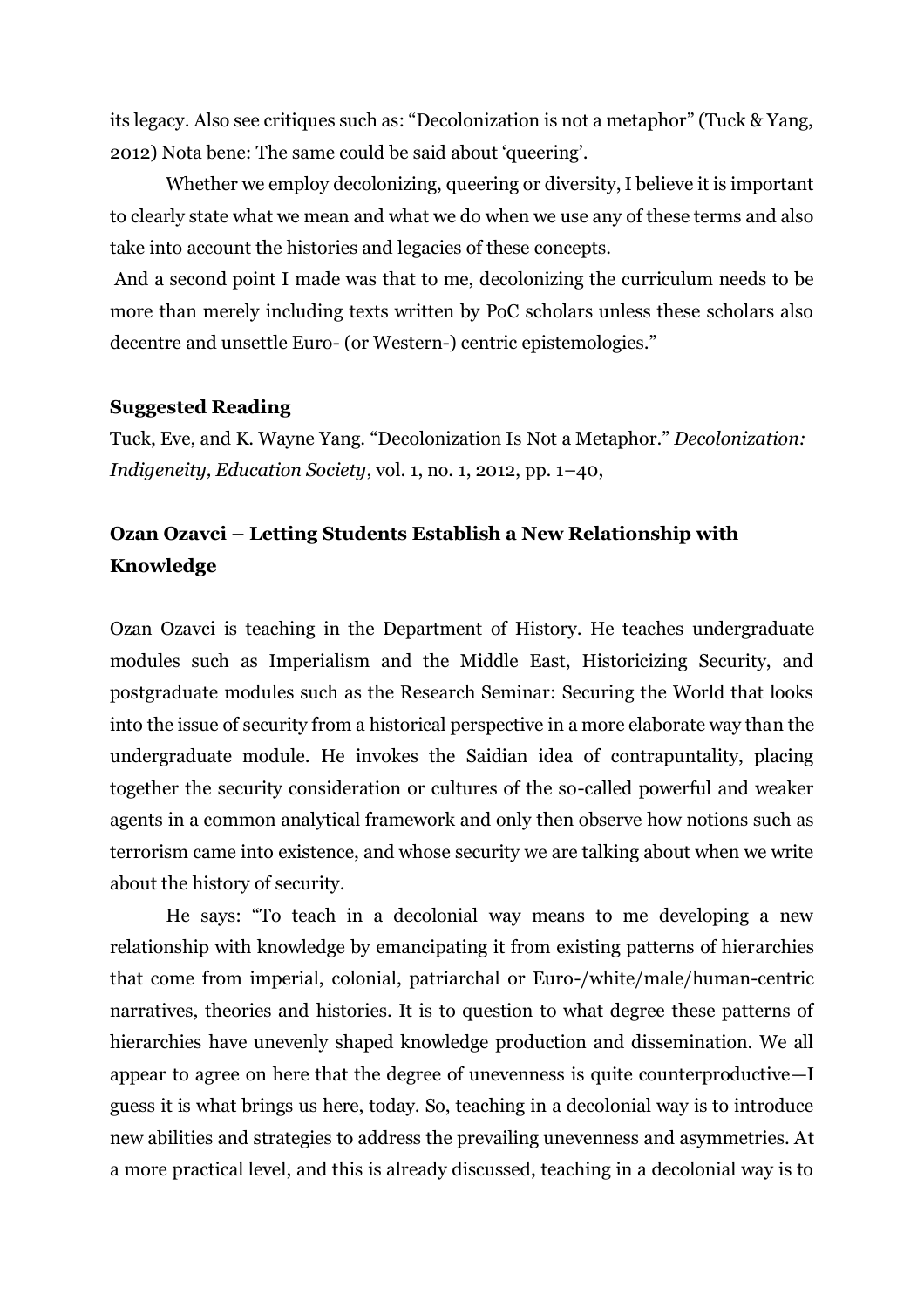upend the lack of inclusivity, the non-involvement of voices, narratives, and knowledge systems in the analysis of a subject matter—a historical subject in my case. It is about generating space for not only non-Western actors, but also for non-imperial voices, postcolonial ones, non-White, female or other genders, LGBTQs, and non-human, considering environmental and animal histories and their hurtful subjugation by humankind and its interests."

He adds that students cannot be net-receivers of post colonially imbued narratives; but active practitioners of the process; i.e. by means of their own research, by means of critiquing the postcolonial critique and so on. Therefore, he aims to involve the students in knowledge production by going beyond existing, mainstream, westcentric paradigms.

Lastly, he thinks that "teaching or (un)learning in a decolonial way should not only pertain to how we supply education here in Utrecht or in the west or the global north. West-centric nature of the decolonizing endeavours needs to be challenged too."

#### **Frank Gerits – Teaching as if We Have Already Arrived**

Frank Gerits is from the Department of History. He says**:** "in my own research I highlight the substantial extent to which the Global South influenced the course of 21<sup>st</sup> century diplomacy. In the large courses I teach bring in the Global South therefore as a consecutive part of the course, not simply as 'a response' to the established literature. While the decolonisation of teaching often is focused more on unsettling established knowledge, I try to teach courses as if we have already arrived. The BA course 'Introduction to IR Theory' discusses Realism, Idealism and Constructivism, but also discusses the often-contentious roots of IR theory which can be found at Howard University in the U.S. and in South Africa. Robert Vitalis' White World Order, and Arlene Tickner and Karen Smith's International Relations from the Global South are key works I use in this course. My BA course on the Cultural Cold war does not only look U.S. soft power – the original aim of the course – but also analyses China's movie industry, Bollywood in India, and Nollywood in Nigeria. My BA course on the Postcolonial World works with the University of the Free State in South Africa and the Shanghai University to really discuss what the decolonisation of a curriculum entails in other parts to the world."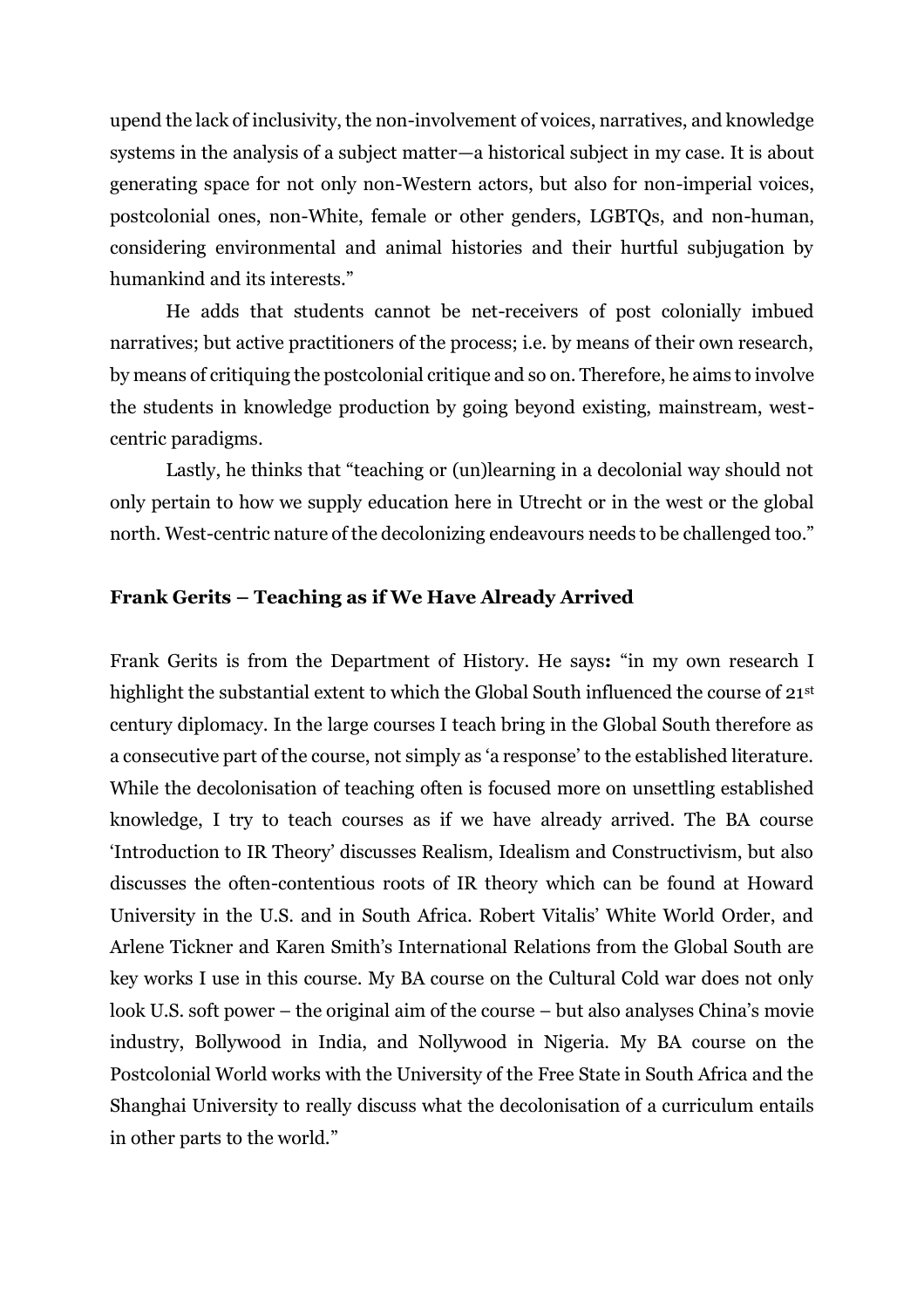#### **Suggested Reading**

Day, Tony, and Maya Liem, eds. *Cultures at War: The Cold War and Cultural Expression in Southeast Asia*. Ithaca, N.Y.: Southeast Asia Program, Cornell University, 2010.

Prashad, Vijay. *The Darker Nations: A People's History of the Third World*. New York: The New Press, 2007.

#### **Corey Wright – Transformative Learning and Decolonization**



Corey Wright is from the department of Social Sciences. He says: "In my analysis, decolonizing our universities and classrooms includes various scales: more macro-level scales, if I can call it that, in terms of university policies and programs, to meso-level scales associated with the classroom (including curricular design and alternative pedagogies) and down to the microscale (and politics) of individual reflection and personal transformation. In my experience, this latter, micro scale is often neglected in much decolonization efforts. Subsequently, this has become one of my primary foci. Drawing on

notions of decolonizing the mind and world-centred education (Merryfield & Subedi, 2006), emphases on "unsettling the settler within" (Regan, 2010), and pedagogies associated with "transformative learning" (Mezirow, 2003), I seek to stimulate critical reflection and personal transformation among my students. In part, I do so in an effort to transform the coloniality that we are all subject to and which characterizes so much of our Eurocentric worldviews, biases, prejudices, epistemic injustices and so on. In this regard, I draw on Jack Mezirow's pedagogical approach of transformative learning, which seeks to "transform problematic frames of reference—sets of fixed assumptions and expectations (habits of mind, meaning perspectives, mindsets)—to make them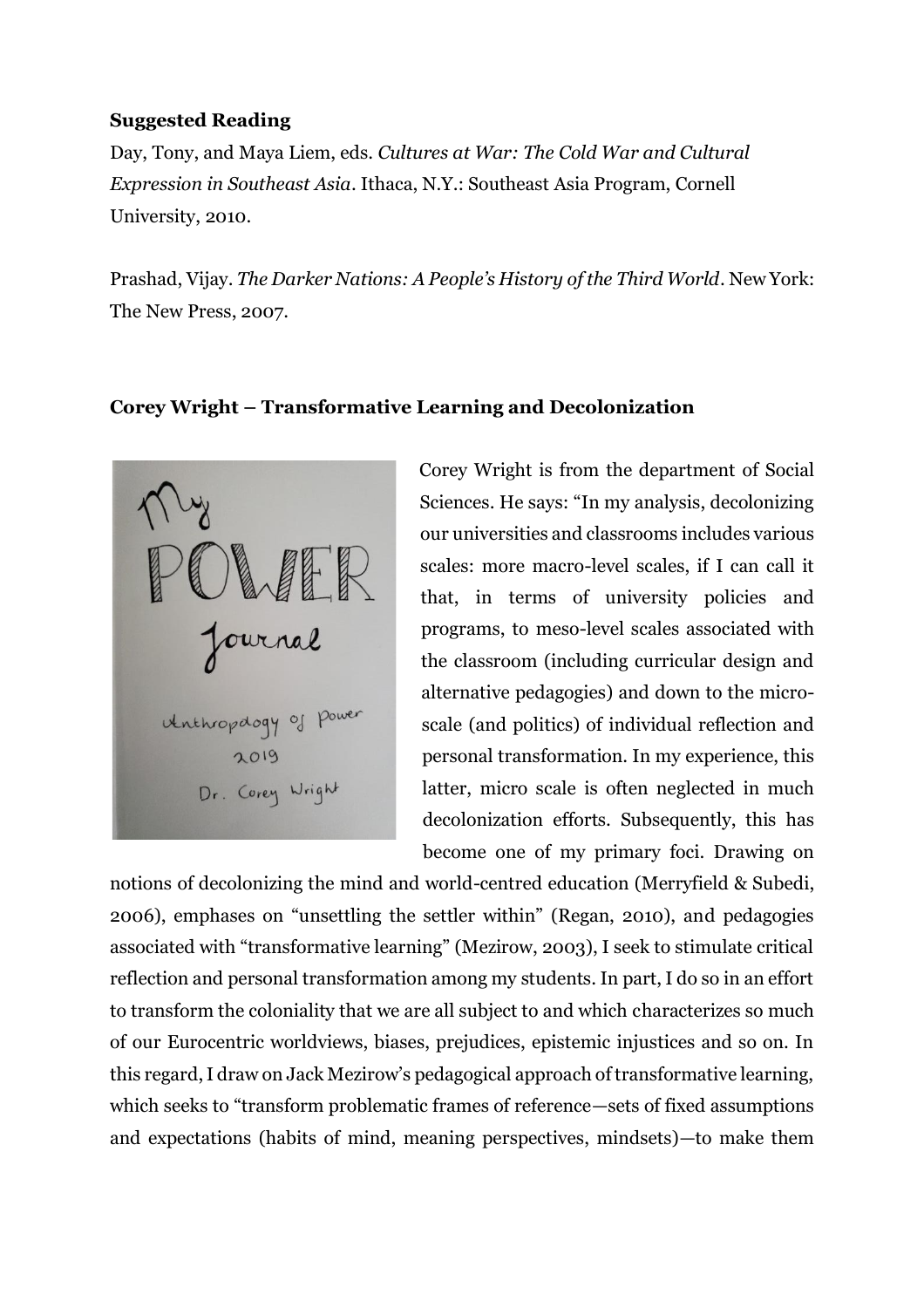more inclusive, discriminating, open, reflective, and emotionally able to change" (Mezirow, 2003, p. 58).

A primary tool that I have come to experiment with in my classrooms is reflective journaling. I require students to maintain a journal throughout the duration of my classes, in which they interrogate their biases, prejudices and assumptions of the world. In particular, I ask them to wrestle with questions associated with power, positionality, modernity, Eurocentrism, epistemic justice, and so on. I have a lot to learn about how to best integrate journaling into students' learning and how to effectively integrate such activities into the formal requirements of our classrooms (including the dilemma of assessing such activities). Nevertheless, I find most feedback from students, thus far, quite promising. One memorable comment from one student, for example, was that the journaling activity assisted her to "see with new eyes". This, of course, captures well our goals of decolonization: we all need to "see with new eyes", if we want to repair the harms of coloniality and associated injustices. As I argue, though, too often, our macro and meso-level interventions neither reach such micro, individual levels nor achieve the personal transformations that are required. I hope that critical-reflective journaling, combined with other level interventions, can help lead us in that direction."

#### **Suggested Reading**

Merryfield, Merry & Binaya Subedi. "Decolonizing the Mind for World Centered Global Education" in *A The Social Studies Curriculum: Purposes, Problems, and Possibilities,*  edited by E. Wayne, 282-295*.* Albany, NY: SUNY Press, 2012.

Mezirow, Jack. "Transformative Learning as Discourse." *Journal of Transformative Education* 1, no. 1 (January 2003): 58–63. https://doi.org/10.1177/1541344603252172.

Regan, Paulette. *Unsettling the Settler Within: Indian Residential Schools, Truth Telling, and Reconciliation in Canada*. Vancouver: Ubc Press, 2010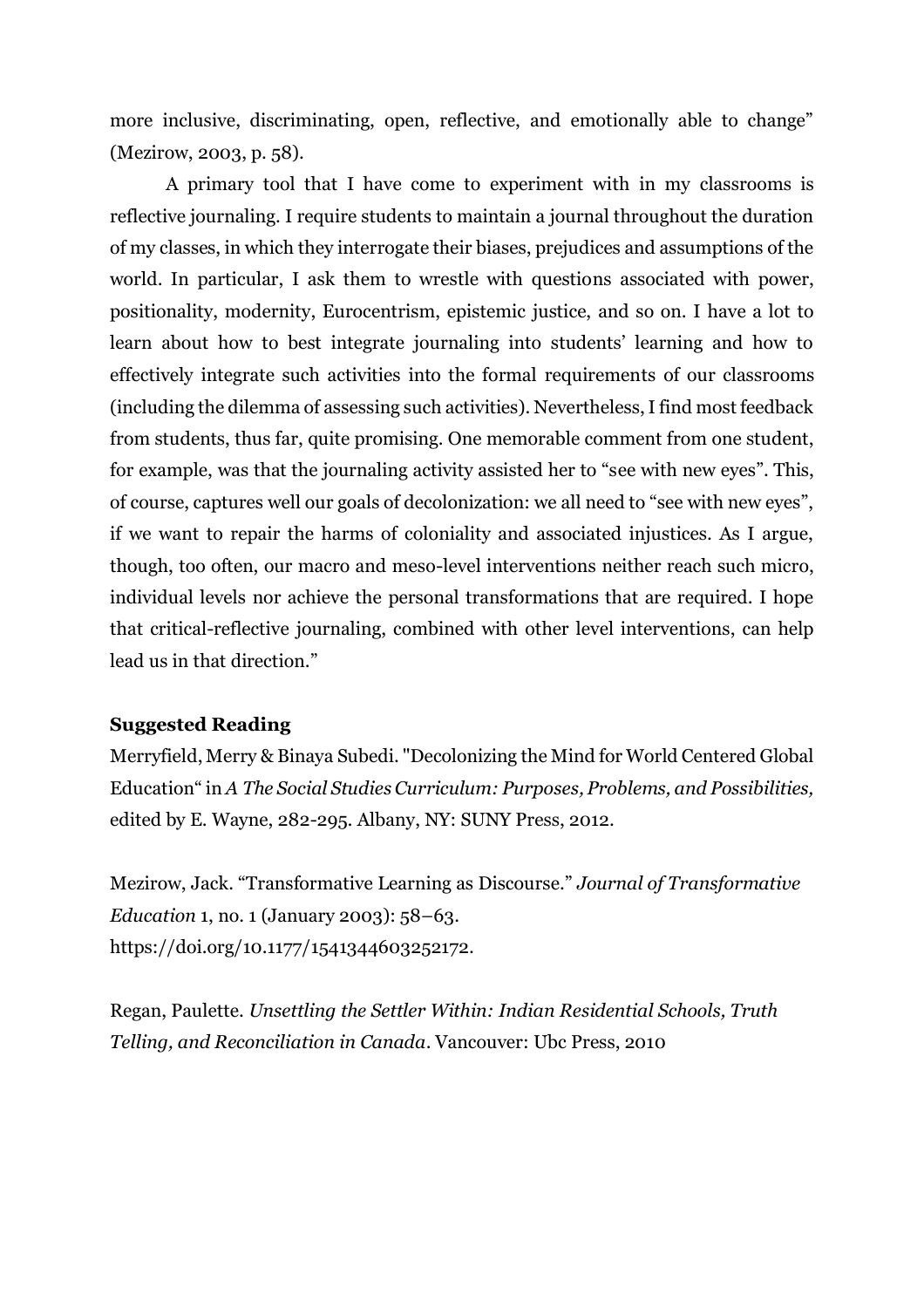#### **Rachel Anne Gillett – Going Beyond the Curriculum**

Rachel Gillett from the Department of History says that the questions Remco raised are excellent and challenging. She adds: "Like many of us, I juggle teaching, research, and trying to improve my skills in both and expand my knowledge of decolonial theory, knowledge, and practice. This costs time. It sometimes feels risky. And when I examine my own practices using the questions Remco presents or thinking about completing a "power journal" such as the one Corey Wright assigns, it can cost in terms of comfort!

The invitation to co-create knowledge with students can be achieved at different ways at different levels. In my Research Masters Seminar on the Black Atlantic. I require students to "curate" two sessions of our tutorial themselves (in pairs/threes) in which they assign the readings and (with my support) lead the discussion of those readings. Every year I learn from this. It undoes some of the more arbitrary power relations which insatiate the lecturer as arbiter and dispenser of knowledge, and lone expert.

At every stage it is important to value students' experience as a data point. This means allowing time for family oral histories or reflections on current events and students' reactions to them in class rather than seeing them as a "distraction." One activity that opens discussion and involves students as co-creators of knowledge while also subverting hierarchies of knowledge (or questioning them at least) is to ask students to use family stories to compare, contrast, or contradict the interpretations given in our textbooks. This works wonderfully in an International Classroom, and with topics from World War Two, to "Second Wave Feminism." Students from current and former communist countries, for example, or from African American, or workingclass backgrounds, collectively put together the type of intersectional analysis that can seem alienating when presented as a theory but compelling when assembled from sharing multiple perspectives from real humans sitting in class beside one.

Integrating non-white scholars, women, differently abled, and queer, scholars, thinkers, and readings in out curricula is enough. It doesn't fundamentally reframe knowledge in the ways that Ozan Ozavci and Nina Köll highlighted. It also risks categorising the scholars we select into identities that they may not have chosen. Nevertheless, when one point out to students what you are doing, where you haven't done enough of it, it makes some personal and field-specific assumptions and exclusions visible. A second point, related to this, is to ask questions about inclusion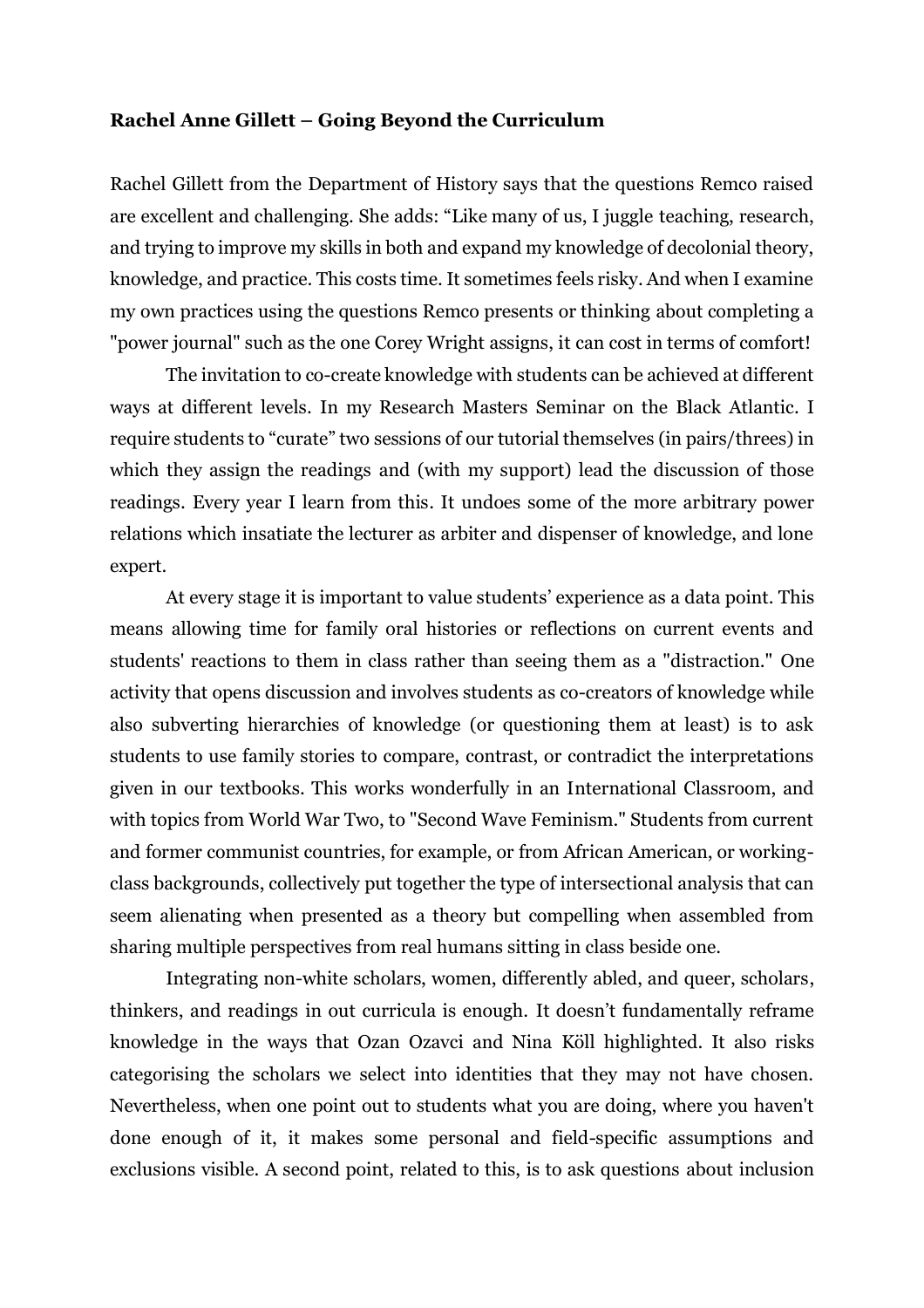when co-designing courses. This can also be deeply uncomfortable. Asking a valued and trusted colleague, whose work and teaching you respect, why the course they have put together is populated entirely by white scholars, many of whom are male, can be very awkward. And nevertheless important. I'd like tips on how to do this productively!

We need to ask ourselves, as a group and as part of an academic community, how we can make effective institutional interventions. This can be easier than approaching individual colleagues, because conversations can take on a more structured or impersonal tone. Yet colleagues can still take it personally. In practice I have found it immensely helpful to be able to mention the decolonization research group, and my students. In this way the shared and collective nature of the decolonial questions and critiques can mitigate the sense of risk an individual might feel, being critical of an institution in which one works and is subject to evaluation for promotion or research funding.

One of the things I tell myself, when sending "that" email, or asking "that" question is that it cannot be unheard. It might be ignored or shut down. But it has been aired openly. I wouldn't want anyone else to have to do what feels risky or uncomfortable - especially junior and temporary faculty. But sometimes asking a question is the first step in mainstreaming conversations about decolonisation, about power structures in our fields, and about the de facto exclusionary nature of the university. Rolando Vasquez challenged us to note the difference between what those who clean our offices look like, and what those who inhabit them do. That is a devastating question for any defence of the university as fundamentally equal and neutral in social questions of access to higher education.

One of my top tips, then, would be to join groups and talk with colleagues who are attempting decolonial work. To think together about effective modes of working for change. When is confrontation useful and necessary? When is education, persuasion, and policy-making input effective? Let's learn from each other. How can we gain courage, strength, and resilience from each other? How can we make the "we" here as inclusive as possible? And it is vital for those of us who enjoy a lot of privilege to listen and listen hard.

#### **Suggested Reading**

<https://twitter.com/BlackInTheIvory?s=20>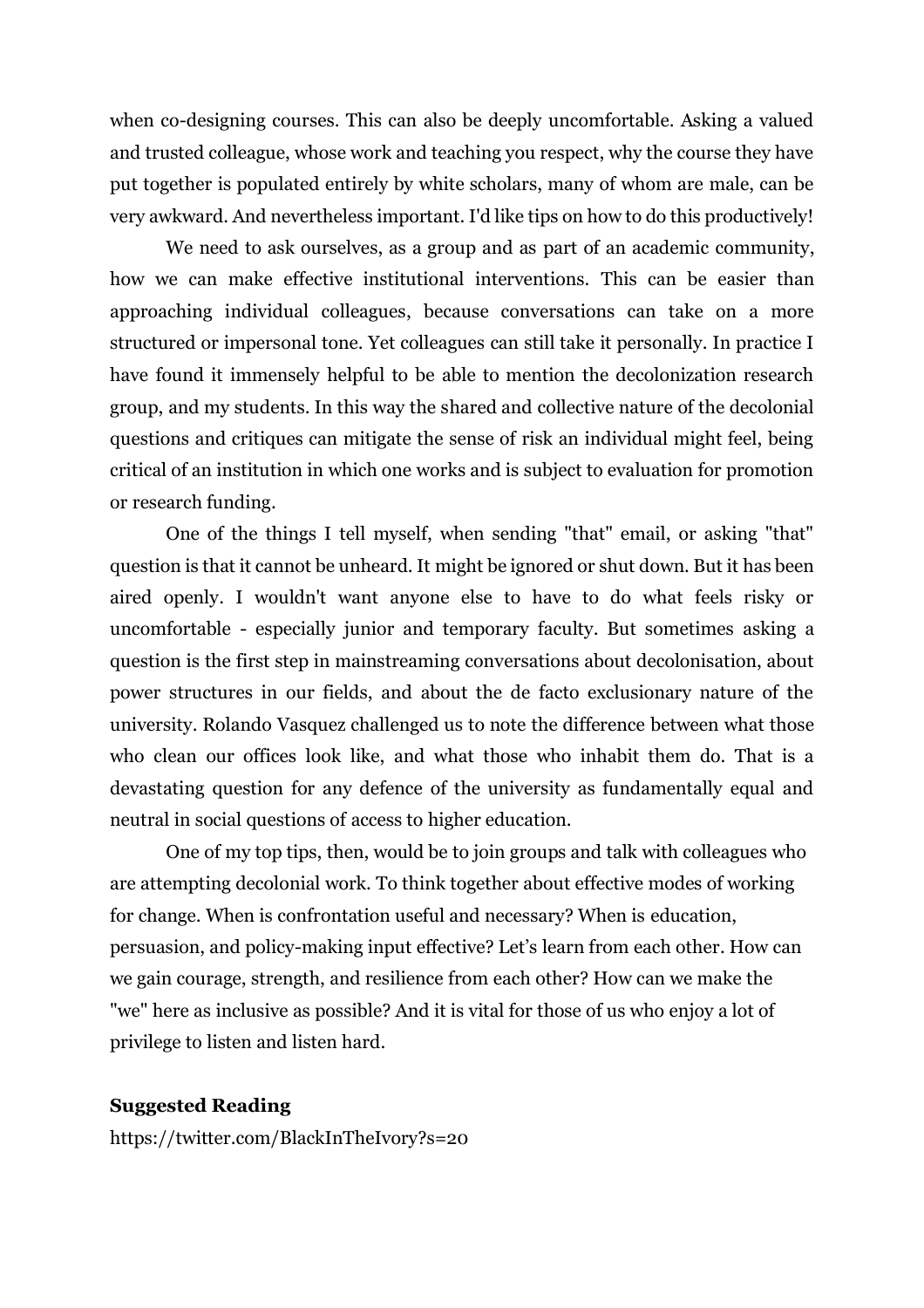[https://civiclaboratory.nl/2019/08/12/decolonizing-your-syllabus-you-might-have](https://civiclaboratory.nl/2019/08/12/decolonizing-your-syllabus-you-might-have-missed-some-steps/)[missed-some-steps/](https://civiclaboratory.nl/2019/08/12/decolonizing-your-syllabus-you-might-have-missed-some-steps/)

[https://www.keele.ac.uk/equalitydiversity/equalityawards/raceequalitycharter/keele](https://www.keele.ac.uk/equalitydiversity/equalityawards/raceequalitycharter/keeledecolonisingthecurriculumnetwork/#keele-manifesto-for-decolonising-the-curriculum) [decolonisingthecurriculumnetwork/#keele-manifesto-for-decolonising-the](https://www.keele.ac.uk/equalitydiversity/equalityawards/raceequalitycharter/keeledecolonisingthecurriculumnetwork/#keele-manifesto-for-decolonising-the-curriculum)[curriculum](https://www.keele.ac.uk/equalitydiversity/equalityawards/raceequalitycharter/keeledecolonisingthecurriculumnetwork/#keele-manifesto-for-decolonising-the-curriculum)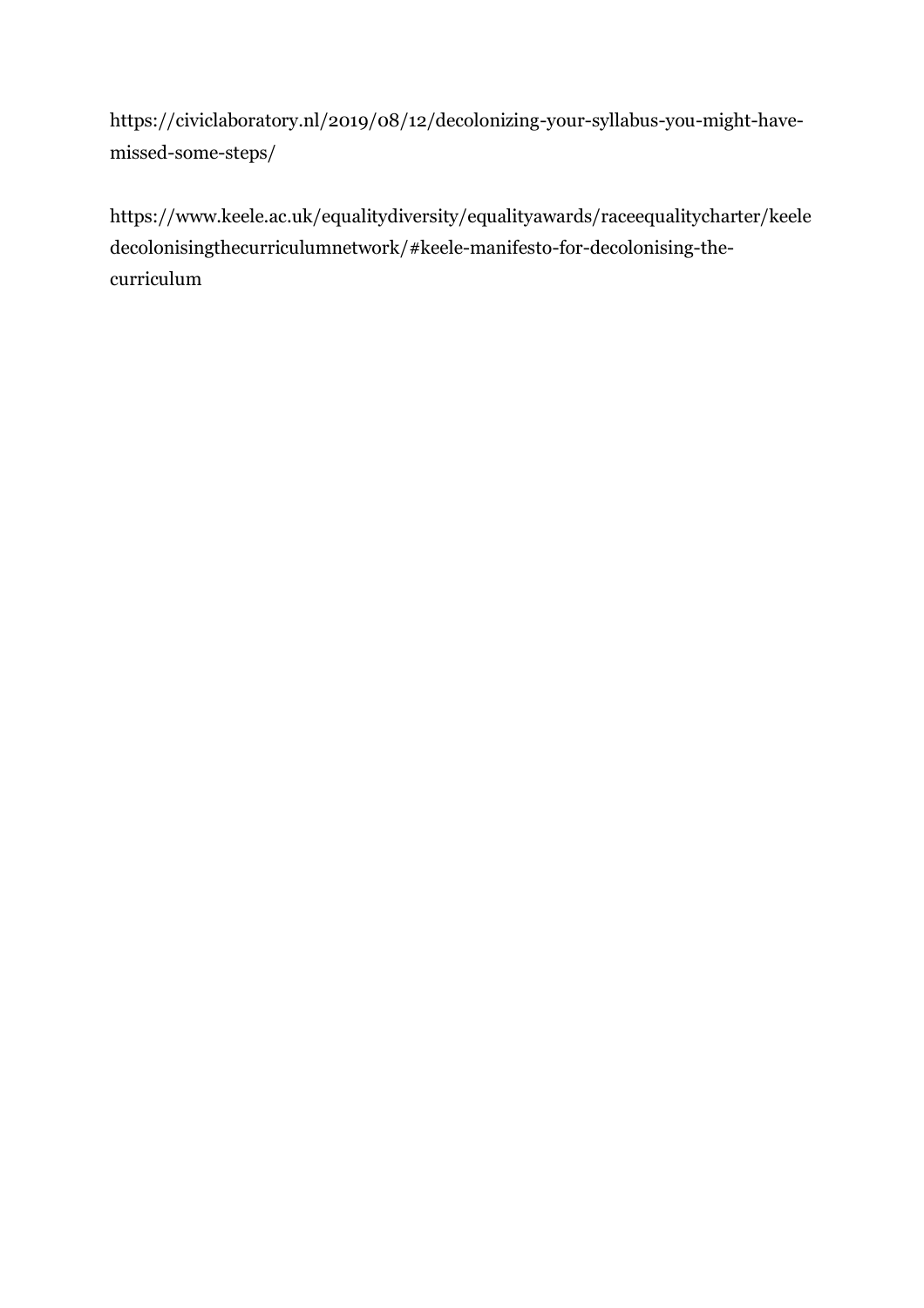### **PRAKTIJKEN EN TECHNIEKEN IN DE DEKOLONISATIE VAN HET ONDERWIJS, EEN KORTE GIDS**



#### THE DECOLONISATION GROUP

# **TEACHING** WORKSHOP

An in-house workshop to share our own teaching experiences and practices.

# OCTOBER 15, 2020 | 10:30 - 12:00 **ONLINE VIA TEAMS**

**Door de Decolonisation Group van Utrecht University www.decolonisationgroup.com**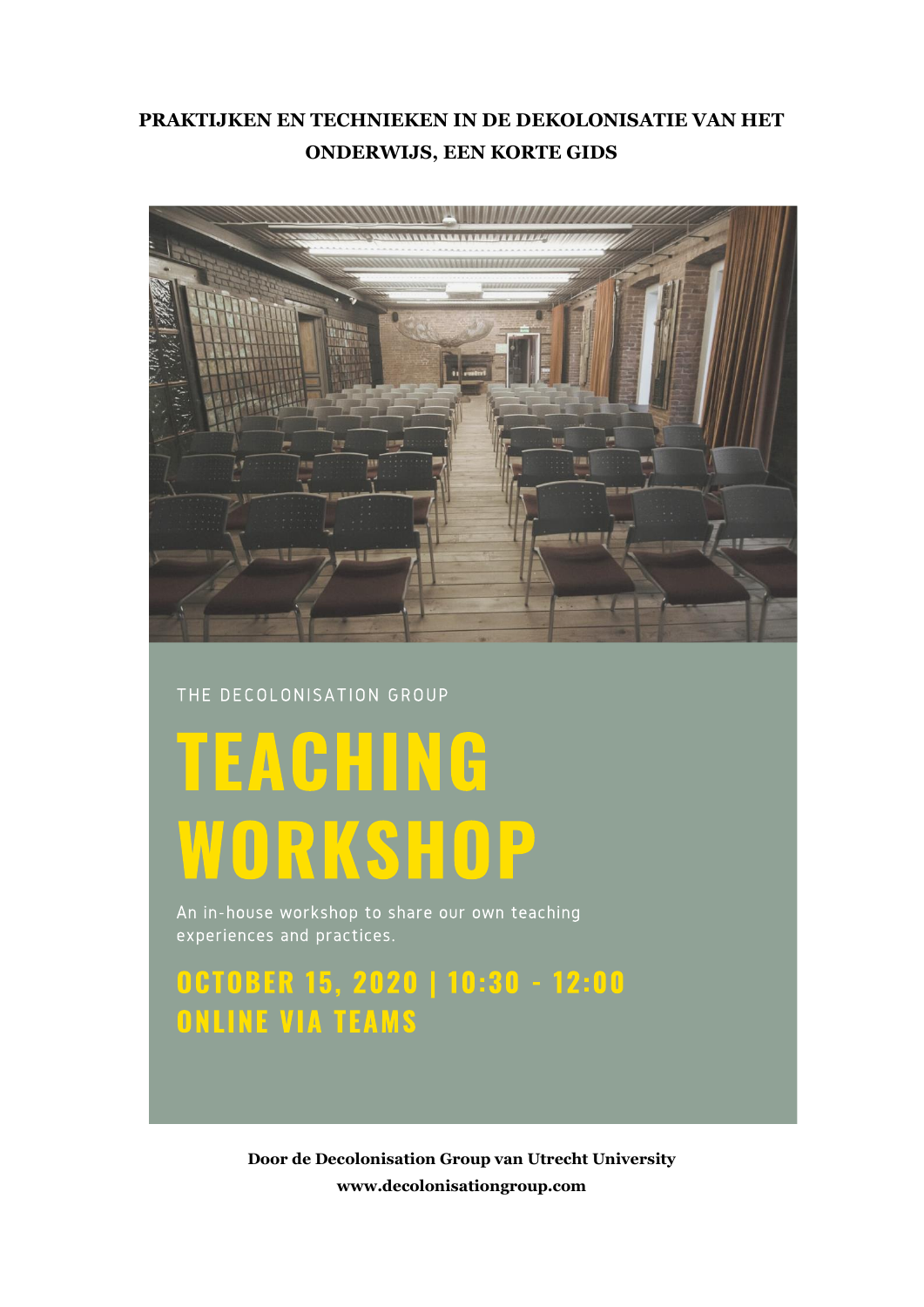Dekolonisatie, in de context van het onderwijs, kan gedefinieerd worden als het proces van het uitdagen, in twijfel trekken, en het confronteren van de koloniale praktijken die onze manier van lesgeven tot vandaag de dag hebben gevormd. In een workshop die focuste op dekolonisatie van het onderwijs bespraken leden van de Decolonisation Group verschillende aspecten van dit proces, van herzieningen van het curriculum tot de rol gespeeld door studenten.

Deelnemers reflecteerden op hoe zij geprobeerd hebben hun lesmethodes te dekoloniseren, vooral omdat het 'dekoloniseren' van het klaslokaal een hoop moeilijke vragen met zich mee kan brengen. Remco Raben, van de het Departement Geschiedenis van de Universiteit Utrecht (UU), stelde verschillende vragen over praktische kwesties die kunnen ontstaan door het dekoloniseren van lesgeven en onderwijs. Een paar opmerkingen/vragen op een praktisch niveau:

- Openen we het klaslokaal voor buitenstaanders? Geven we hen agency binnen ons vak?
- Als we lesgeven over dekolonisatie of non-Europese onderwerpen, moeten we dan non-Europese personen toelaten tot de lesomgeving?
- Laten we studenten het vak mee opzetten?
- Confronteren we onszelf en onze studenten met niet-academische praktijken en discussies gerelateerd aan dekolonisatie?
- Trekken we onze eigen autoriteit in twijfel als het gaat over het proces leiden?
- Benaderen wij onze directeuren, faculteit, met een dekoloniserende/diversifiërende/queer agenda?

Leden van de Decolonisation Group deelden hun ervaringen met het dekoloniseren van het klaslokaal als antwoord op deze vragen. We gingen van definities en vragen over op hoe kennis en kennisproductie in onze lessen worden ingekaderd, specifieke hulpmiddelen, en institutionele interventies. Dit korte rapport reflecteert op een paar van de belangrijkste punten van onze discussie.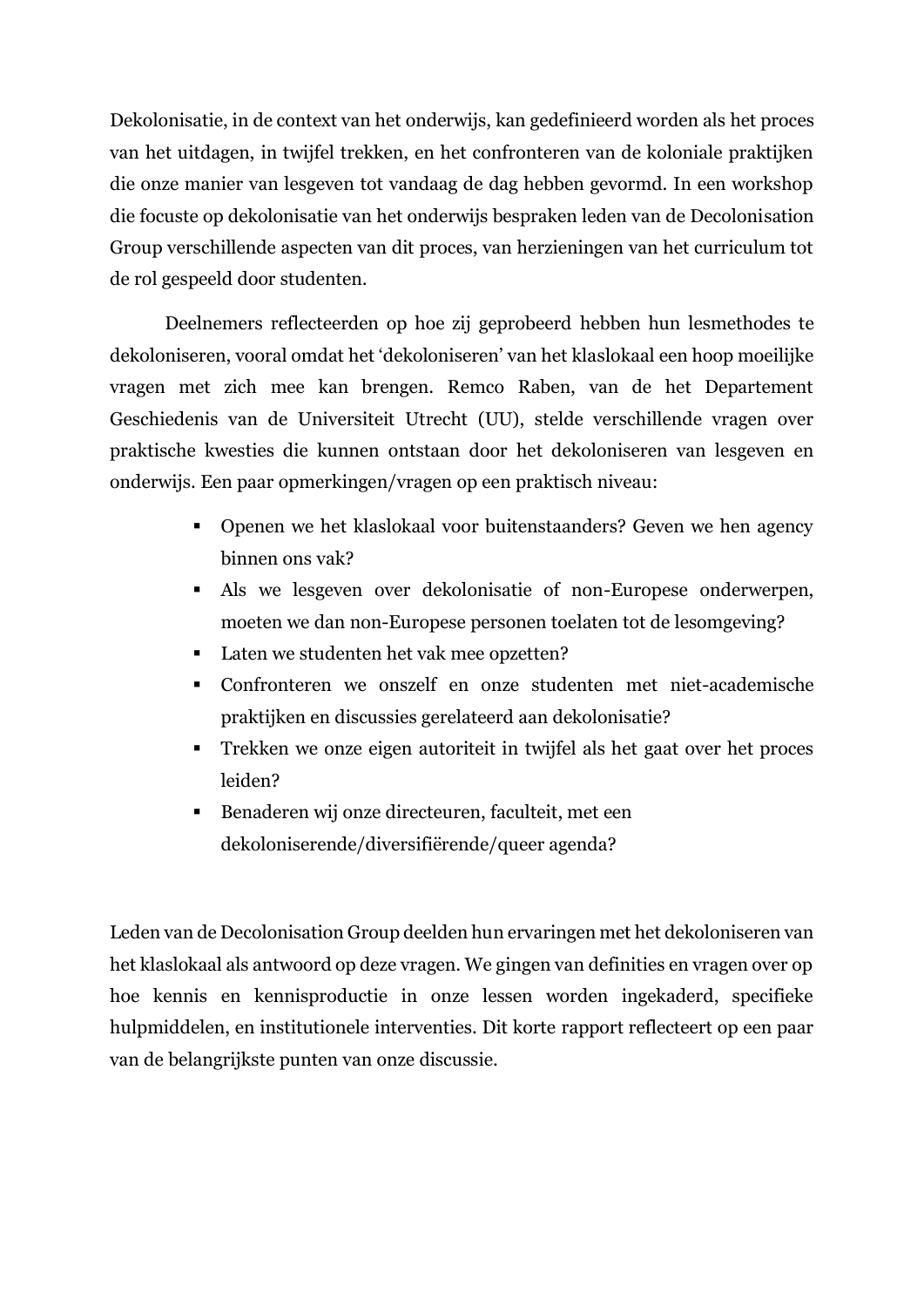#### **Nina Köll – Het Belang van Definitie**

**Nina Köll,** van het Diversiteitscomité van de UCU, antwoorde het volgende op de vraag van een andere presentator over het verschil tussen dekolonisatie en diversiteit: "Hoewel dekolonisatie (nog steeds) een meer politiek geladen en semantisch betwiste term is dan diversiteit, het gebruik ervan is zo wijdverspreid geworden dat het riskeert betekenisloos te worden, gescheiden van haar erfenis. Zie ook kritieken zoals: "Decolonization is not a metaphor" (Tuck & Yang, 2012) Nota bene: hetzelfde kan gezegd worden over 'queering'.

Of we nu dekolonisatie, queering of diversiteit gebruiken, ik geloof dat het belangrijk is dat we duidelijk aangeven wat we bedoelen en wat we doen wanneer we deze termen gebruiken, en dat we ook rekening houden met de geschiedenis en erfenissen van deze concepten.

Een tweede punt dat ik maakte is dat het dekoloniseren van het curriculum, voor mij, meer moet zijn dan alleen maar het opnemen van teksten geschreven door nietwitte geleerden tenzij deze geleerden ook Eurocentrische, of West centrische, epistemologie in twijfel trekken.

#### **Aanbevolen Teksten**

Tuck, Eve, and K. Wayne Yang. "Decolonization Is Not a Metaphor." *Decolonization: Indigeneity, Education Society*, vol. 1, no. 1, 2012, pp. 1–40

#### **Ozan Ozavci – Studenten een nieuwe relatie met kennis laten opbouwen**

**Ozan Ozavci** geeft les aan het Departement van Geschiedenis. Hij geeft undergraduate vakken zoals Imperialisme en het Midden-Oosten en Historiseren van Veiligheid, en postgraduate vakken zoals het Onderzoek seminar: de Wereld Beveiligen dat kijkt naar veiligheid vanuit een historisch perspectief in een uitvoerigere manier dan een undergraduate vak. He doet beroep op het idee van 'contrapuntality' van Said, namelijk het samen plaatsen van de veiligheidsoverwegingen of culturen van zogenaamde sterkere en zwakkere actoren in een gemeenschappelijk analytisch kader en alleen dan te analyseren hoe begrippen zoals terrorisme ontstonden, en de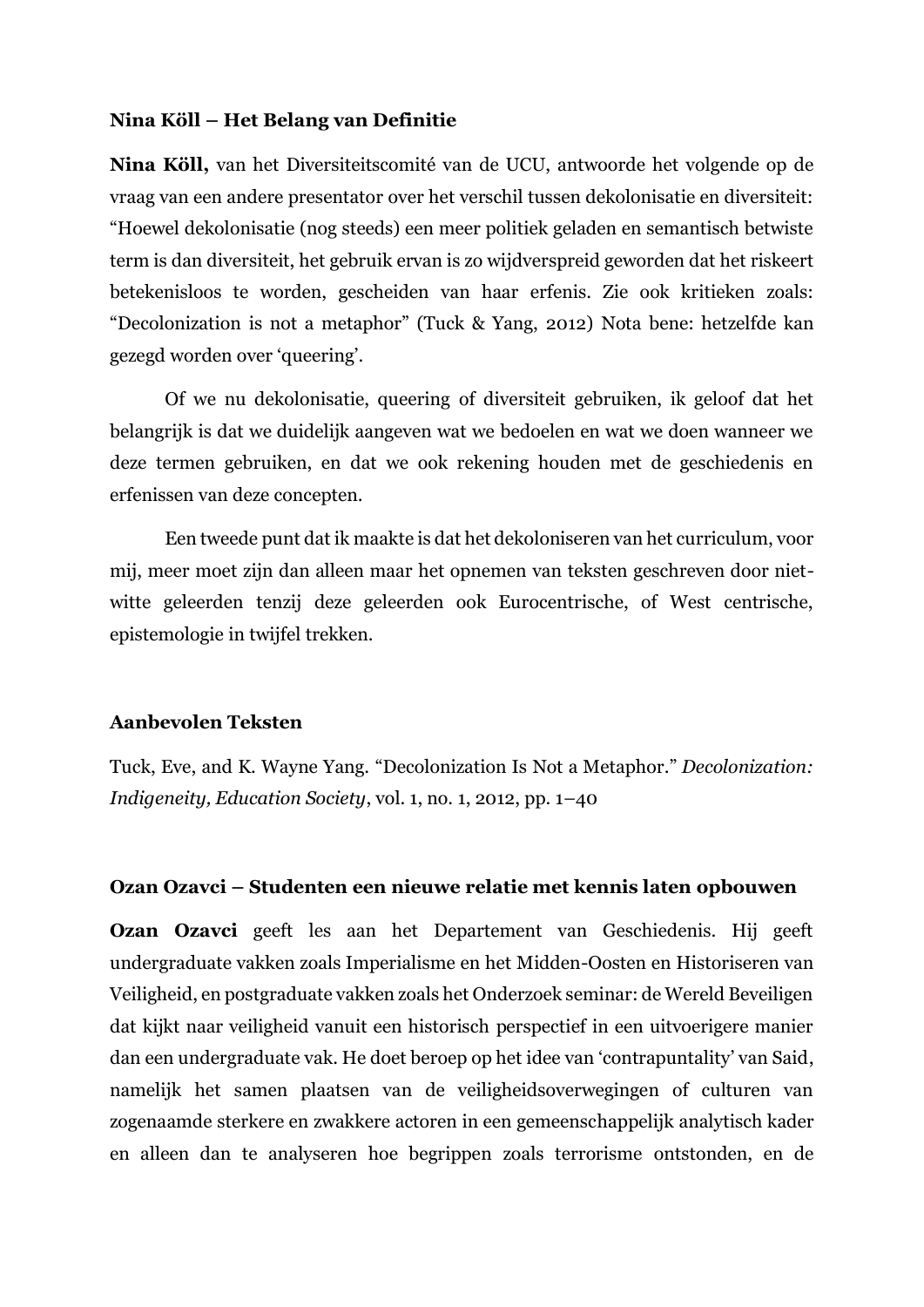veiligheid waarvan we spreken wanneer we het over de geschiedenis van veiligheid hebben.

Hij zegt: "Lesgeven in een dekoloniserende manier betekent voor mij dat we een nieuwe relatie met kennis moeten ontwikkelen door het te emanciperen van bestaande patronen van hiërarchieën die ontstaan zijn van uit imperialistische, koloniale, patriarchale of Euro/wit/man/mens centrische theorieën en geschiedenissen. Het betekent onderzoeken in wat voor mate deze hiërarchieën de oneven aard van kennisproductie en verspreiding hebben gevormd. We lijken het allemaal eens te zijn dat de mate van ongelijkheid erg onproductief is – ik vermoed dat het de reden is dat we vandaag hier samen zijn. Dus, lesgeven in een dekoloniserende manier betekent de introductie van nieuwe vermogens en strategieën om de heersende ongelijkheid te adresseren. Op een praktischer niveau, en dit is al besproken, betekent het dat we het gebrek aan inclusiviteit, de niet-betrokkenheid van bepaalde stemmen, verhalen, en kennissystemen van een onderwerp – een historisch onderwerp in mijn geval – op zijn kop moeten zetten. Het gaat erom dat we ruimte creëren, niet alleen voor niet-Westelijke actoren, maar ook voor niet-imperialistische, postkoloniale, niet-witte, vrouwelijke en andere genders, LGBTQ, en niet-menselijke actoren, gezien de geschiedenis van het milieu en dieren en hun pijnlijke onderwerping door de mens en zijn belangen."

Hij vult aan dat studenten niet alleen ontvangers kunnen zijn van postkoloniale kennis; maar dat zij actieve deelnemers van het proces moeten zijn; doormiddel van hun eigen onderzoeken, het bekritiseren van postkoloniale kritiek enzovoorts. Daarom hoopt hij de studenten te betrekken bij kennisproductie door voorbij bestaande, mainstream, West centrische paradigma's te gaan.

Hij denkt tenslotte dat "lesgeven op een dekoloniserende manier niet alleen betrekking heeft op hoe we onderwijs aanbieden in Utrecht, of in het Westen, of in het globale noorden. De West centrische aard van het streven naar dekolonisatie moet ook uitgedaagd worden.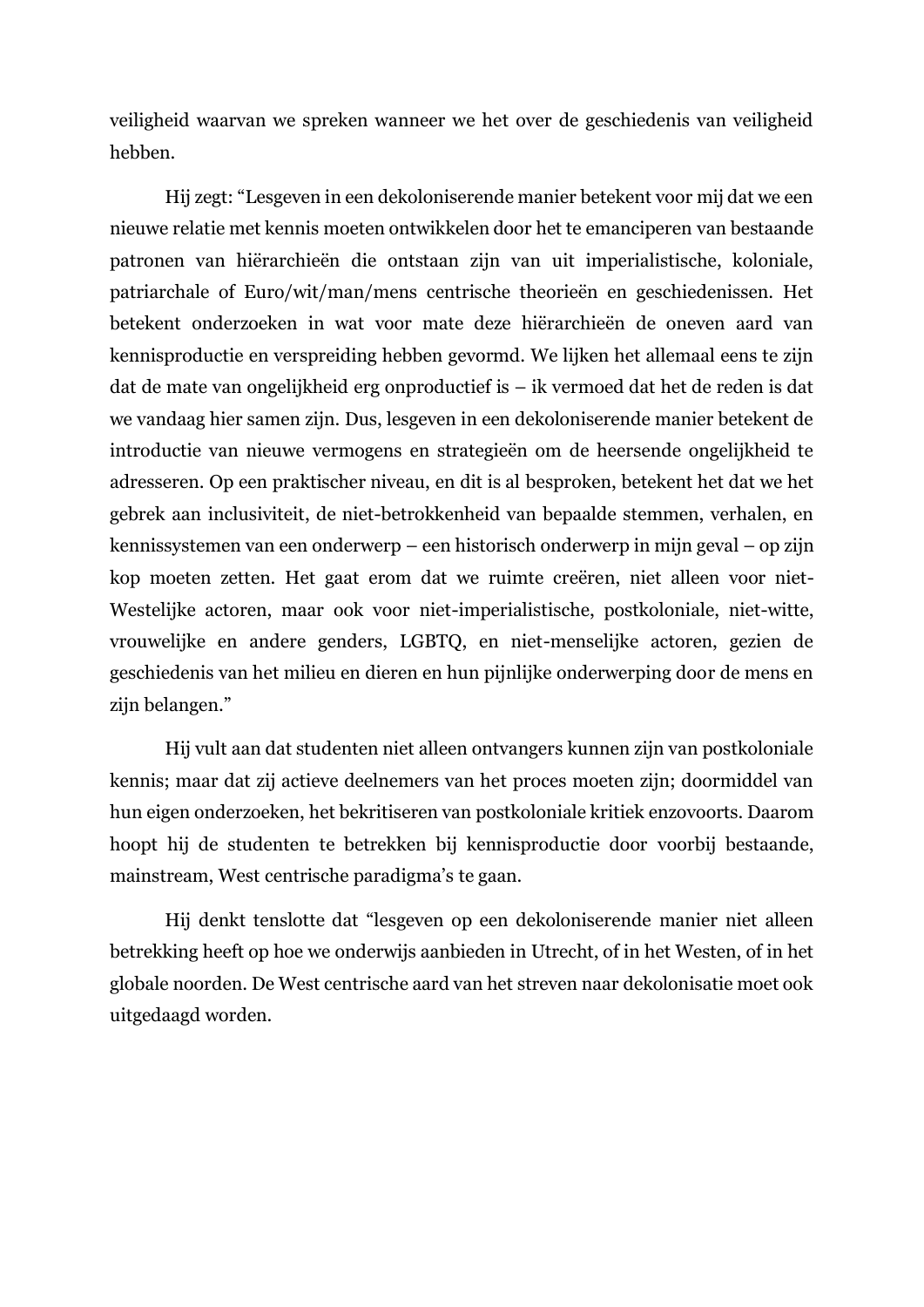## **Frank Gerits – Lesgeven alsof we reeds geslaagd zijn in het dekoloniseren van het onderwijs**

**Frank Gerits** geeft les aan het Departement van Geschiedenis. Hij zegt: "in mijn eigen onderzoek leg ik de nadruk op de substantiële mate waarop het Globale Zuiden de koers van de 21ste-eeuwse diplomatiek heeft beïnvloed. In de grote vakken die ik geef neem ik het Globale Zuiden op als een opeenvolgend deel van het vak, en niet simpelweg als een 'antwoord' op bestaande literatuur. Terwijl de dekolonisatie van lesgeven vaak gefocust is op het doen weifelen van gevestigde kennis, probeer ik les te geven alsof we al op dat punt zijn aangekomen. Het Bachelor vak 'Introduction to IR Theory' behandelt Realisme, Idealisme, en Constructivisme, maar bespreekt ook de vaak omstreden wortels van Internationale Betrekkingen theorie in Howard University in de V.S. en in Zuid Afrika. White World Order van Robert Vitalis, en International Relations from the Global South van Arlene Tickner en Karen Smith zijn sleutelwerken die ik gebruik voor dit vak. Mijn Bachelor vak over de Culturele Koude Oorlog analyseert niet alleen de soft power van de V.S. – het originele doel van het vak – maar bekijkt ook de filmindustrie van China, Bollywood in India, en Nollywood in Nigeria. Mijn Bachelor vak over de Postkoloniale Wereld werkt samen met de University of the Free State in Zuid Afrika en de Universiteit van Shanghai om te bespreken wat dekolonisatie van het curriculum inhoudt in andere delen van de wereld."

#### **Aanbevolen teksten**

Day, Tony, and Maya Liem, eds. *Cultures at War: The Cold War and Cultural Expression in Southeast Asia*. Ithaca, N.Y.: Southeast Asia Program, Cornell University, 2010.

Prashad, Vijay. *The Darker Nations: A People's History of the Third World*. New York: The New Press, 2007.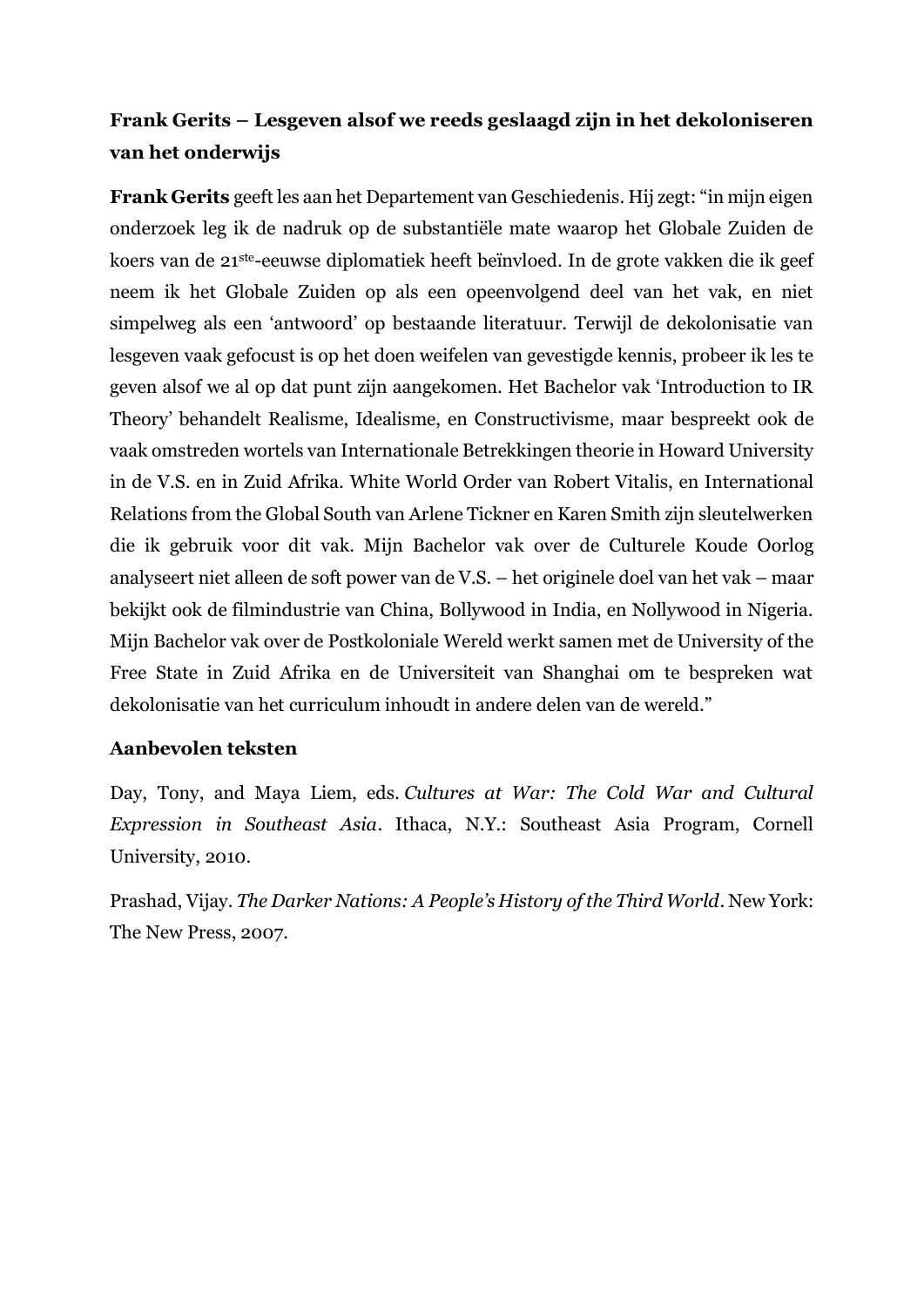#### **Corey Wright – Transformatief leren en dekolonisatie**

Journal Unthropology of Power 2019 Dr. Corey Wright

Corey Wright geeft les aan het Departement van de Sociale Wetenschappen. Hij zegt: "In mijn analyse omvat de dekolonisatie van onze universiteiten en klaslokalen meerdere niveaus: macroniveaus, als ik ze zo kan noemen, met betrekking tot universiteitsbeleid en programma's, mesoniveaus gerelateerd aan het klaslokaal (zoals curriculum ontwerp en alternatieve pedagogiek), tot aan de microniveaus (en politiek) van individuele reflectie en persoonlijke transformatie. Mijn ervaring is dat dit laatste microniveau vaak wordt verwaarloosd in pogingen tot kolonisatie.

Hierdoor is dit een van mijn hoofdzakelijke focussen geworden. Op basis van begrippen van dekolonisatie van de geest en wereld-centrisch onderwijs (Merryfield & Subedi 2006), nadruk op het doen weifelen van 'de innerlijke kolonist' (Regan, 2010), en pedagogieën geassocieerd met 'transformatief leren' (Mezirow, 2003), hoop ik kritische reflectie en persoonlijke transformatie te stimuleren onder mijn studenten. Ik doe dit deels om de kolonialiteit waaraan wij allemaal onderworpen zijn en die zoveel van onze Eurocentrische wereldbeelden, vooroordelen, Epistemisch onrecht enzovoorts karakteriseert te transformeren. In dit verband baseer ik me op de pedagogische aanpak van transformatief leren van Jack Mezirow, die probeert "problematische referentiekaders – sets van vaste aannames en verwachtingen (gewoonten van de geest, betekenissen van perspectieven, denkwijzen – te transformeren om ze meer inclusief, onderscheidend, open, reflectief, en emotioneel veranderbaar te maken" (Mezirow, 2003, p. 58).

Een primair hulpmiddel waarmee ik experimenteer in mijn klaslokaal is het houden van een reflectief dagboek. Ik verwacht dat studenten een dagboek houden zolang mijn klassen duren waarin ze hun vooroordelen en aannames over de wereld in twijfel trekken. Ik vraag met name dat ze worstelen met de vragen gerelateerd aan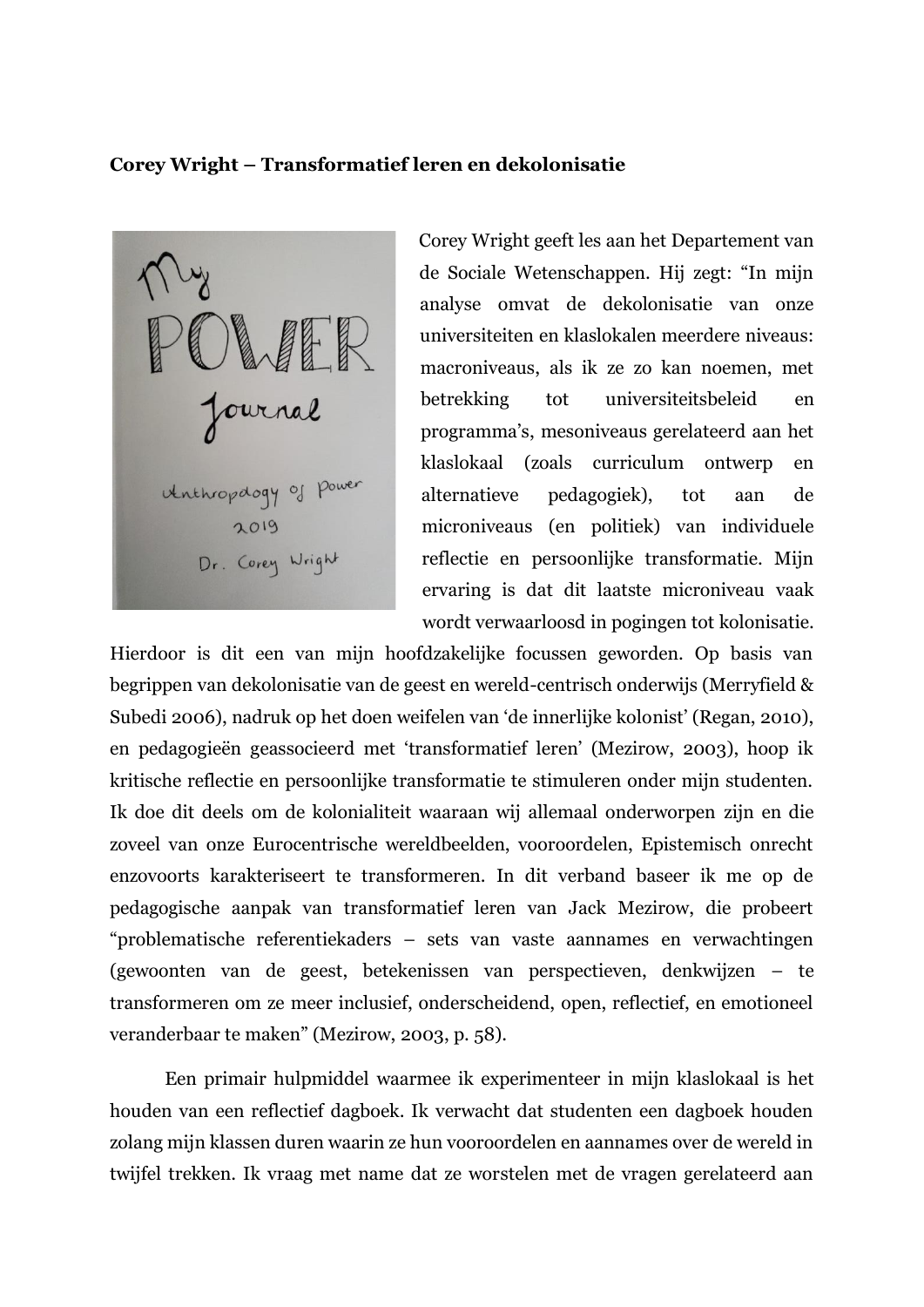macht, positionaliteit, moderniteit, Eurocentrisme, Epistemisch recht, enzovoorts. Ik moet nog een hoop leren over hoe ik deze dagboeken het beste kan integreren in het leerproces van de studenten en hoe ik zulke activiteiten effectief integreer met de formele verwachtingen van onze klaslokalen (inclusief het problemen van het beoordelen van zulke activiteiten). Niettemin, de meeste feedback van studenten, tot nu toe, vind ik veelbelovend. Bijvoorbeeld, een gedenkwaardige opmerking van een student was dat het dagboek haar in staat stelde te 'zien met nieuwe ogen'. Dit bevangt onze doelen van dekolonisatie goed: we moeten allemaal leren te 'zien met nieuwe ogen' als we de schade en het bijbehorend onrecht van kolonialisme willen repareren. Ik beargumenteer dat onze macro en mesoniveau interventies te vaak niet in staat zijn zulke micro, individuele niveaus te bereiken, noch de persoonlijke transformaties die nodig zijn te bewerkstelligen. Ik hoop dat het houden van een kritisch reflectief dagboek, gecombineerd met onze andere interventies, kan helpen onze in de goede richting te leiden."

#### **Aanbevolen teksten**

Merryfield, Merry & Binaya Subedi. "Decolonizing the Mind for World Centered Global Education" in A The Social Studies Curriculum: Purposes, Problems, and Possibilities, edited by E. Wayne, 282-295. Albany, NY: SUNY Press, 2012.

Mezirow, Jack. "Transformative Learning as Discourse." Journal of Transformative Education 1, no. 1  $(January \t 2003)$ : 58–63. https://doi.org/10.1177/1541344603252172.

Regan, Paulette. Unsettling the Settler Within: Indian Residential Schools, Truth Telling, and Reconciliation in Canada. Vancouver: Ubc Press, 2010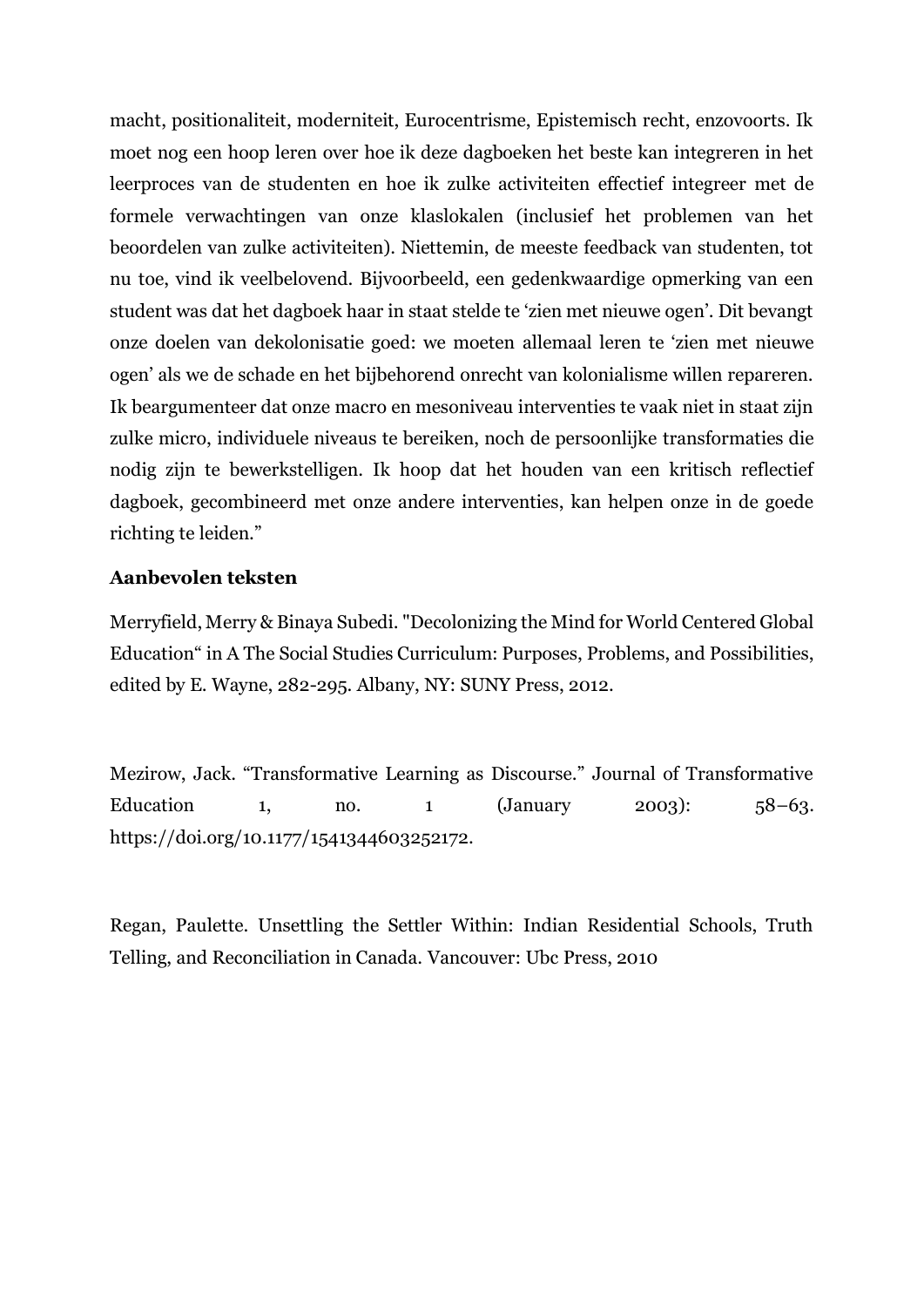#### **Rachel Anne Gillett – Verdergaan dan het curriculum**

**Rachel Gillett**, van het Departement van Geschiedenis, zegt dat de vragen van Remco uitstekend en uitdagend zijn. Ze voegt toe: "Zoals veel van ons balanceer ik lesgeven, onderzoek, en proberen mijn vaardigheden in beiden te vergroten, met het verlangen mijn kennis over dekoloniale theorie, kennis, en praktijk te vergroten. Dit kost tijd. Soms voelt het riskant. En wanneer ik mijn eigen praktijken onderzoek aan de hand van Remco's vragen of denk aan het maken van een dagboek zoals Corey Wright ze toewijst, merk ik dat het ook comfort kan kosten!

De uitnodiging om samen met studenten kennis te creëren kan op verschillende manieren en op verschillende levels bewerkstelligd worden. In mijn Onderzoekmaster Seminar over de Black Atlantic verwacht ik dat studenten twee sessies van het vak (in twee-of-drietallen) voorbereiden, de literatuur toewijzen, en (met mijn steun) de discussie over deze literatuur leiden. Elk jaar weer leer ik ervan. Het maakt de arbitraire machtsrelaties die de docent als de enige arbiter en dispenser van kennis neerzetten ongedaan.

Op elk punt is het belangrijk om de ervaring van de studenten te waarderen als een data punt. Dit betekent dat we tijd moeten vrijstellen voor orale familiegeschiedenissen of reflecties op recente gebeurtenissen en de reacties van studenten in plaats van deze dingen te zien als "afleidingen". Een activiteit die discussie opent en studenten betrekt als co-creators van kennis en tegelijkertijd hiërarchieën van kennis ondermijnt (of tenminste in twijfel trekt) is om te vragen dat studenten familieverhalen gebruiken om te vergelijken en contrasteren met de interpretaties in onze tekstboeken, en ze soms zelfs tegen te spreken. Dit werkt ongelofelijk goed in een internationaal klaslokaal, en met onderwerpen van de Tweede Wereldoorlog tot de Tweede Feministische Golf. Studenten uit (voormalige) communistische landen, bijvoorbeeld, of van Afro-Amerikaanse, of een arbeidersklasse achtergrond, stellen gezamenlijk het soort intersectionele analyse samen die vervreemd kan overkomen wanneer het gepresenteerd wordt als een theorie, maar interessant wordt als het wordt samengesteld vanuit meerdere perspectieve van echte mensen die naast elkaar in een klas zitten.

Het integreren van niet-witte geleerden, vrouwen, mensen met een beperking, en queer schrijvers en teksten in ons curriculum is niet genoeg. Het zorgt niet voor de fundamentele verandering van het kenniskaders zoals Ozan Ozavci en Nina Köll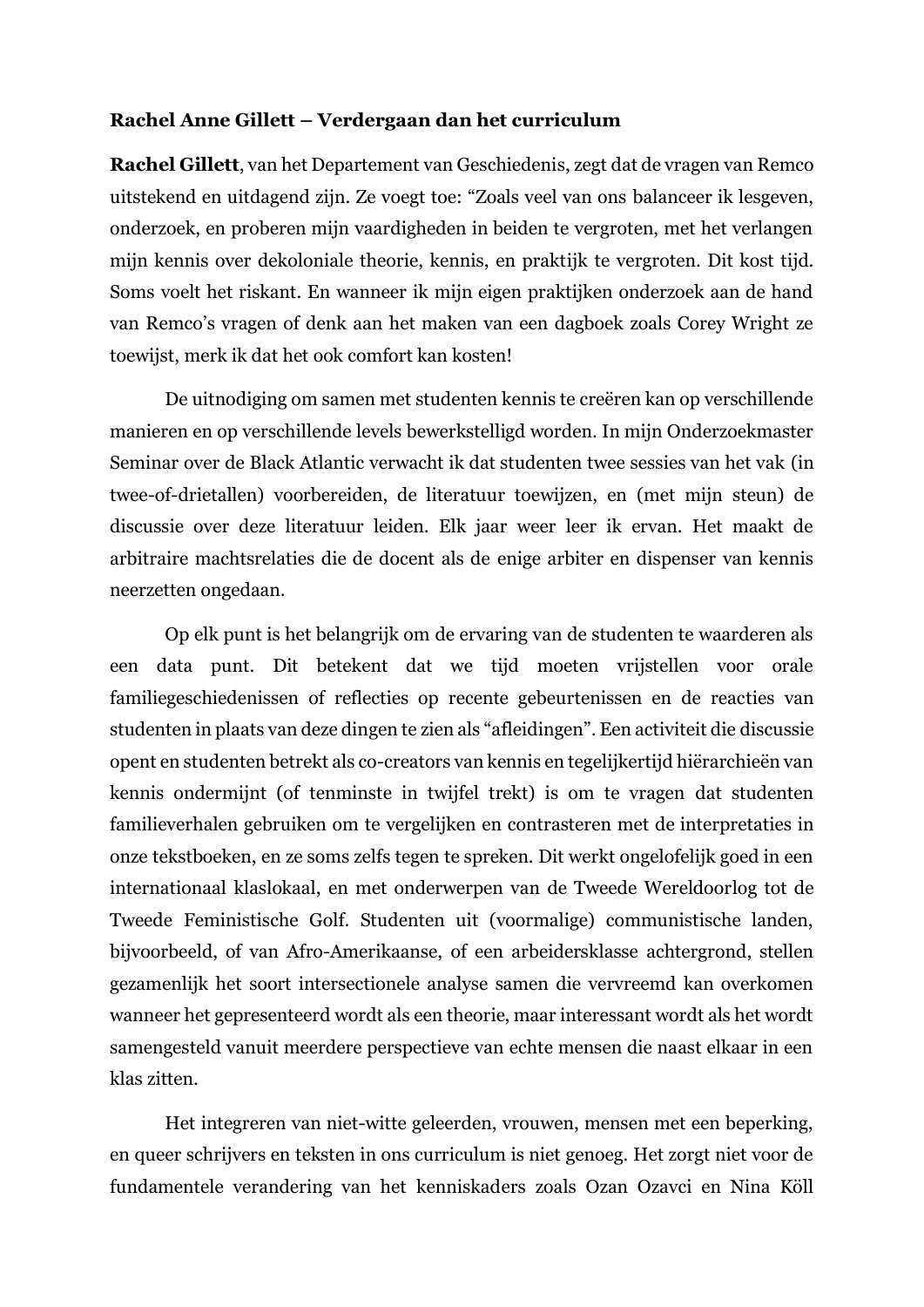bepleitten. Het riskeert ook dat we de geleerden die wij kiezen categoriseren in identiteiten die zijn misschien niet voor zichzelf hebben gekozen. Niettemin, wanneer iemand studenten wijst op wat je aan het doen bent, waar je niet genoeg gedaan hebt, dan legt het sommige persoonlijke en veld-specifieke aannames en uitsluitingen zichtbaar. Een tweede punt, gerelateerd aan het vorige, is om vragen te stellen over inclusiviteit wanneer men vakken co-ontwerpt. Dit kan ook erg oncomfortabel zijn. Om een gewaardeerde en vertrouwde collega, wiens werk je respecteert, te vragen waarom het vak dat ze ontworpen hebben alleen aandacht schenkt aan witte geleerden, van wie velen mannelijk, kan erg ongemakkelijk zijn, maar niettemin belangrijk! Ik zou tips waarderen over hoe ik dit productief zou kunnen doen!

We moeten onszelf afvragen, als een groep en als een academische gemeenschap, hoe we effectieve institutionele interventies kunnen bewerkstelligen. Dit kan makkelijker zijn dan het benaderen van individuele collega's, want gesprekken kunnen vaak een meer gestructureerde of onpersoonlijke toon aannemen. Maar collega's kunnen het nog steeds persoonlijk aantrekken. In de praktijk heb ik gemerkt dat ik het erg behulpzaam vindt om de dekolonisatie onderzoeksgroep en mijn studenten te noemen. De gedeelde en collectieve aard van de dekolonisatie kwesties en kritieken kan het gevoel van risico dat een individu misschien voelt over het bekritiseren van een instituut waarvoor men werkt en die invloed heeft over promotie of onderzoek fondsen verzachten.

Een van de dingen die ik mezelf vertel wanneer ik 'die' email stuur, of wanneer ik 'die' vraag stel, is dat ze niet meer teruggenomen kunnen worden. Ze kunnen genegeerd worden of neergeslagen worden, maar ze zijn openlijk geuit. Ik zou niet willen dat anderen dingen moeten doen die riskant of oncomfortabel voelen – vooral junior of tijdelijke staf. Maar soms is het stellen van een vraag de eerste stap in mainstream discussies over dekolonisatie, over machtsstructuren in onze vakgebieden, en over exclusieve aard van de universiteit. Rolando Vasquez daagde ons uit om te letten op de verschillen tussen degenen die onze kantoren schoonmaken en degenen die er in werken. Het is een verwoestende observatie voor de verdediging van de universiteit als fundamenteel gelijkwaardig en neutraal in sociale kwesties over de toegang tot het hogere onderwijs.

Een van mijn belangrijkste tips dan, is om ons bij groepen aan te sluiten en om met collega's te praten die dekoloniaal werk proberen te doen. Om samen na te denken